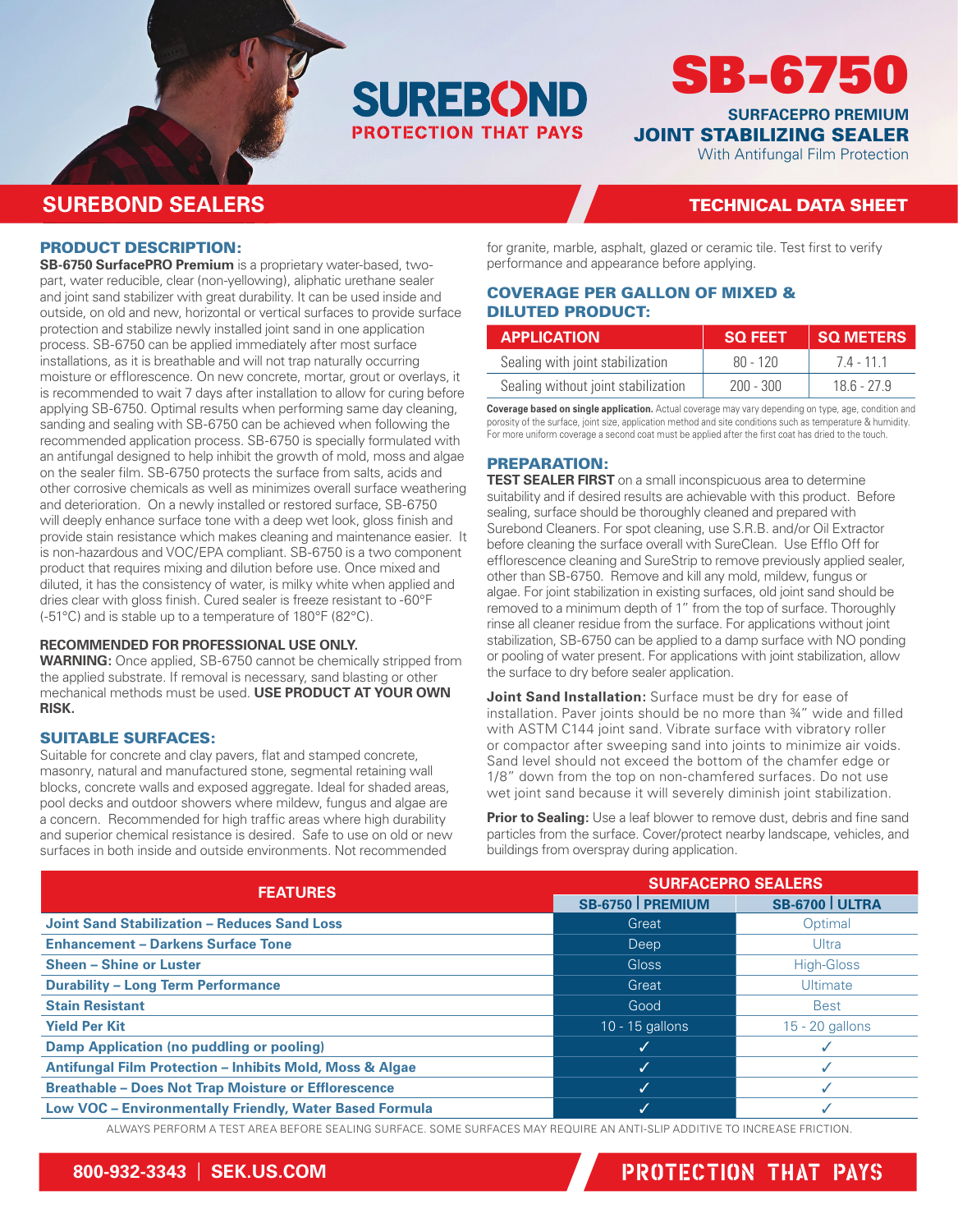

**SURFACEPRO PREMIUM**

### JOINT STABILIZING SEALER

With Antifungal Film Protection

### **TECHNICAL DATA SHEET AND SUREBOND SEALERS**

### FULL KIT SB-6750 MIXING INSTRUCTIONS:

SB-6750 is a two-part product that comes packaged in a kit which contains one five gallon pail with four gallons of **Part A** and one gallon container of **Part B**.

### **Tools Needed:**

• Variable Speed Drill • Paddle Mixer

### **Mixing Instructions:**

Blend the container of **Part B** into the pail of **Part A** with a drill and paddle mixer on low speed for 1-2 minutes. Do not whip air into the mixture.

**Pot Life: SB-6750 Mixture (combined Parts A and B)** has a pot life of 90 minutes which varies based on temperature and humidity. Do not mix more material than can be used in a 90 minute period. Do not store **SB-6750 Mixture**. If less than the entire kit is needed, see Project Calculator for more information.

### SB-6750 DILUTION INSTRUCTIONS:

**The SB-6750 Mixture** is a super concentrated sealer which requires water dilution dependent on desired sheen and joint stabilization.

### **Tools Needed:**

• Variable Speed Drill • Paddle Mixer • One or Two Additional Clean Five Gallon Pails (Quantity varies based on desired dilution.)

### **1:1 Dilution Ratio (D1):**

Suitable on all surfaces to create a gloss sheen with great joint sand stabilization.

### **Yields 10 gallons of ready to use SB-6750.**

### **Full Kit D1 Dilution Instructions:**

1. Before diluting, use the SB-6750 Marking Label as a guide (found on **Part A** pail), mark **D1** on one empty five gallon pail.

- 2. Pour approximately half of the **SB-6750 Mixture** pail into the empty pail. The contents of both pails now should be at the **D1** line.
- 3. Fill each pail to the top rib (1.5" down from the top of pail) with water.
- 4. Using a drill with paddle mixer, mix on low speed for 1 2 minutes. Do not whip air into the dilution.

### DILUTION 1 (D1) - SB-6750 SurfacePRO Premium Project Coverage Calculator

| <b>TOTAL SQUARE FEET YIELD*</b><br><b>SB-6750 SurfacePRO PREMIUM</b> |                          |               | <b>DILUTION</b> | D <sub>1</sub>   |                 |                               |
|----------------------------------------------------------------------|--------------------------|---------------|-----------------|------------------|-----------------|-------------------------------|
| <b>Sealing with</b><br><b>Joint Stabilization*</b>                   | <b>Sealing</b><br>Only** | <b>Part A</b> |                 | Part B           | Add<br>Water*** | <b>Total</b><br><b>Volume</b> |
| .000                                                                 | 2.500                    | 4 Gallons     | Full kit        | Gallon           | 5 Gallons       | 10 Gallons                    |
| 500                                                                  | .250                     | 2 Gallons     | Half kit        | .50 Gallon       | 2.5 Gallons     | 5 Gallons                     |
| 250                                                                  | 625                      | Gallon        |                 | 1 Quart (32 oz.) | 1.25 Gallons    | 2.5 Gallons                   |
| 100                                                                  | 250                      | .50 Gallon    |                 | 1 Pint (16 oz.)  | .50 Gallon      | $~1.25$ Gallons               |

\* Coverage rate used for joint stabilization - 100 SF per gallon.

\*\* Coverage rate used for sealing - 250 SF per gallon.

\*\*\* Add water to make total volume

‡ Single Application. Actual coverage may vary depending on the type, age, condition, joint size and porosity of the surface, application method and site conditions such as temperature.

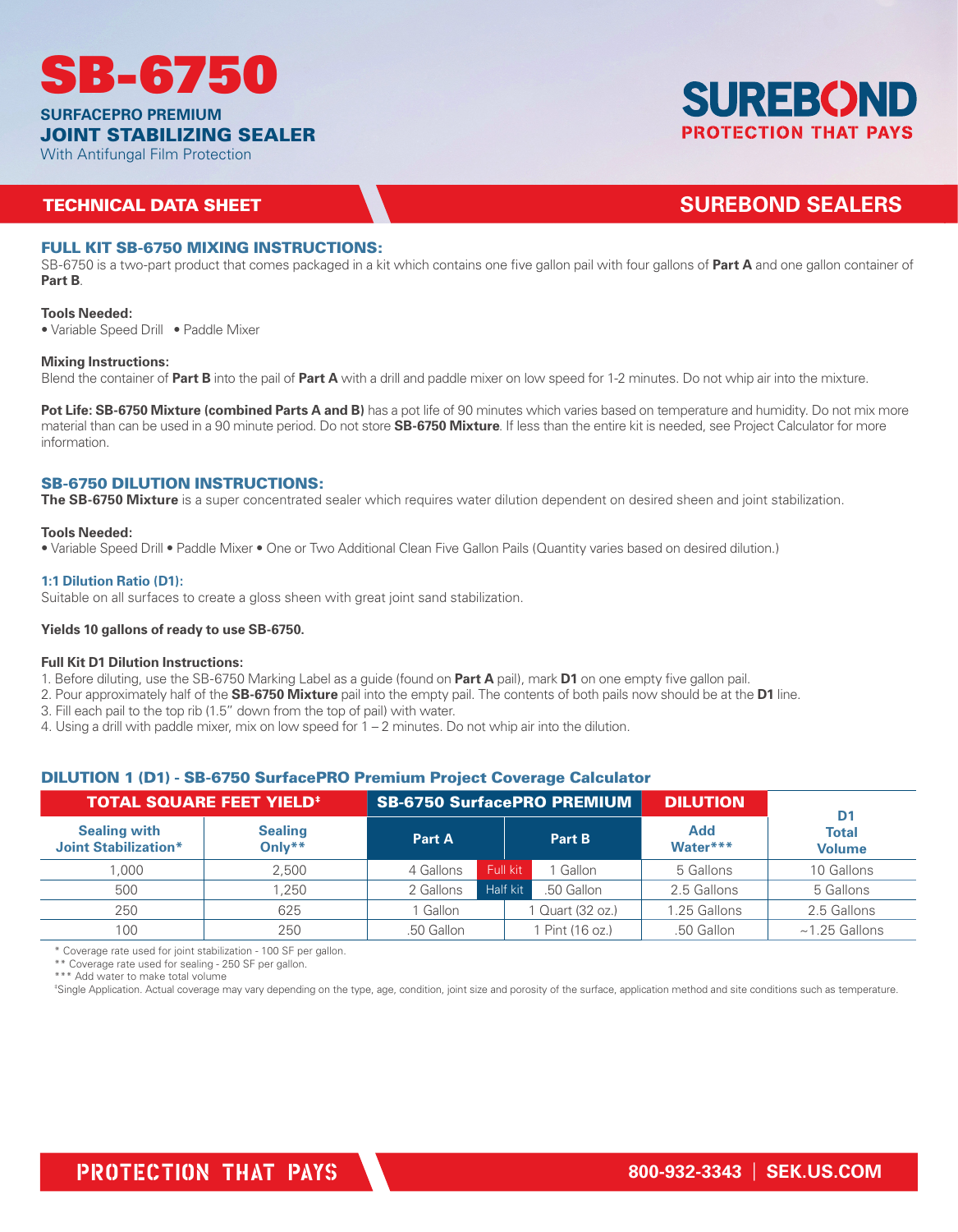

### **SUREBOND SEALERS SUREBOND SEALERS TECHNICAL DATA SHEET**

With Antifungal Film Protection

**SURFACEPRO PREMIUM**

SB-6750

JOINT STABILIZING SEALER

### **2:1 Dilution Ratio (D2):**

Suitable on all surfaces to create a satin/semi-gloss sheen with great joint sand stabilization.

### **Yields 15 gallons of ready to use SB-6750.**

#### **Full Kit D2 Dilution Instructions:**

- 1. Before diluting, use the SB-6750 Marking Label as a guide (found on **Part A** pail), mark **D2** on two empty five gallon pails.
- 2. Pour approximately a third of the **SB-6750 Mixture** into each of the empty pails up to the **D2** line. Contents of all three pails should be at the **D2** line. 3. Fill each pail to the top rib (1.5" down from the top of pail) with water.
- 4. Using a drill with paddle mixer, mix on low speed for 1 2 minutes. Do not whip air into the dilution.

### DILUTION 2 (D2) - SB-6750 SurfacePRO Premium Project Coverage Calculator

| <b>TOTAL SQUARE FEET YIELD<sup>#</sup></b><br><b>SB-6750 SurfacePRO PREMIUM</b> |                          | <b>DILUTION</b> | D <sub>2</sub>         |                        |                               |
|---------------------------------------------------------------------------------|--------------------------|-----------------|------------------------|------------------------|-------------------------------|
| <b>Sealing with</b><br><b>Joint Stabilization*</b>                              | <b>Sealing</b><br>Only** | Part A          | Part B                 | <b>Add</b><br>Water*** | <b>Total</b><br><b>Volume</b> |
| .500                                                                            | 3.750                    | 4 Gallons       | Full kit<br>Gallon     | 10 Gallons             | 15 Gallons                    |
| 750                                                                             | 1.875                    | 2 Gallons       | Half kit<br>.50 Gallon | 5 Gallons              | 7.5 Gallons                   |
| 375                                                                             | 940                      | Gallon          | Quart (32 oz.)         | 2.5 Gallons            | 3.75 Gallons                  |
| 150                                                                             | 375                      | .50 Gallon      | Pint (16 oz.)          | 1.25 Gallon            | $~2$ Gallons                  |
| 100                                                                             | 250                      | 1 Quart         | .50 Pint (8 oz.)       | 2.5 Quarts (80 oz.)    | $~1$ Gallon                   |

\* Coverage rate used for joint stabilization - 100 SF per gallon.

\*\* Coverage rate used for sealing - 250 SF per gallon.

\*\*\* Add water to make total volume

‡ Single Application. Actual coverage may vary depending on the type, age, condition, joint size and porosity of the surface, application method and site conditions such as temperature.

### APPLICATION INFORMATION:

Apply when day and night temperatures are between 40°F - 95°F. Maximum surface temperature should not exceed 120°F. To cool hot surfaces, mist with water without ponding or pooling prior to applying SB-6750. Avoid windy conditions to keep sealer spray from drifting. **SB-6750 is a two part product: read and follow the Mixing and Diluting Instructions before applying.** Use product coverage calculators to determine the amount of material required for the project; material coverage will depend on the surface type and its porosity. Excessive applications may decrease breathability and/or cause surface to become slippery. Some surfaces, such as travertine, pool decks and very smooth substrates, may require an anti-slip additive to increase friction. On large projects, it may be necessary to work in smaller more manageable sections.

**Application Tools:** low pressure high volume sprayer, slit foam roller, foam squeegee for joint stabilization

**Spray & Back Roll Application (no joint sand stabilization):** Use coverage rate for sealing without joint stabilization. Hold sprayer nozzle perpendicular to the surface, spray and overlap each spray pass. Saturate the surface to ensure proper coverage. Do not apply too thick to avoid air bubbles in the sealer film. Before sealer dries, back roll surface with a foam roller to eliminate any pooling and to even out the sealer. For optimal performance a second application should be applied. Second coat should be applied as soon as practical after the first application has visually cleared and is dry to the touch, which is usually within one hour. Second application must

be applied prior to full cure (see Dry Time for more information). With interior applications, SB-6750 may be carefully sprayed or applied with a slit foam roller taking care not to roll back and forth excessively.

### **Flood Coat & Squeegee Application for Joint Stabilization:**

Use coverage rate for sealing with joint stabilization. Liberally spray sealer to flood surface and joints ensuring proper sand penetration for stabilization. Saturate the surface to ensure proper coverage. Do not apply too thick to avoid air bubbles in the sealer film. Use a foam squeegee to direct excess sealer into joints. On an uneven surface, it is recommended to then back roll with a slit foam roller to even out the sealer and eliminate pooling. For optimal performance a second application should be applied. Second coat should be applied as soon as practical after the first application has visually cleared and is dry to the touch, which is usually within one hour. Second application must be applied prior to full cure (see Dry Time for more information).

### **DRY TIME:**

Surface will be dry to the touch within 1 - 2 hours assuming 65 - 85°F at 50% relative humidity. Low surface or air temperature and or high relative humidity will extend dry times. Protect the surface from dust, rain, condensation and traffic while drying. Full cure will take 24 – 36 hours depending on weather and site conditions. After surface has visually cleared and is dried to the touch, area can be open to foot traffic in 24 hours and vehicular traffic in 48 hours depending on weather and site conditions.

## **800-932-3343** | **SEK.US.COM 800-932-3343** | **SEK.US.COM** PROTECTION THAT PAYS